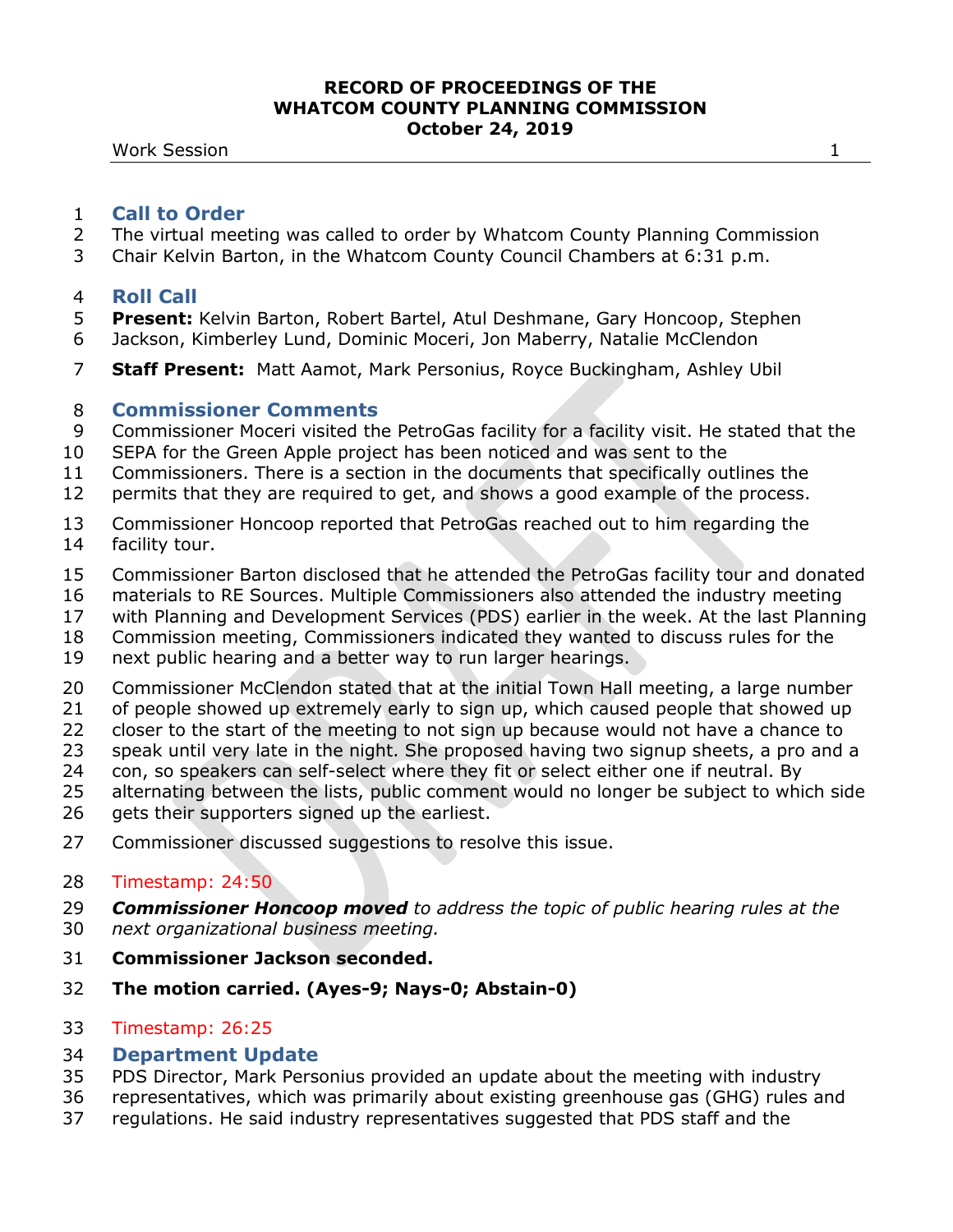#### Work Session 2

- Planning Commission invite the Department of Ecology (DOE) to speak to the
- Commission about oil spill contingency planning, which is a component of the proposed
- regulations in terms of the proposed SEPA worksheet, risk analysis, and the insurance provisions in the code. The DOE has been invited to attend the meeting on November
- 
- $5 \t14<sup>th</sup>$ , but has not yet confirmed.
- The County Council's proposed amendments can be placed into four different categories:
- 8 Zoning and permitting
- GHG rules and regulations addressed in the SEPA section and in the proposed zoning code changes
- 11 Insurance provisions
- 12 SEPA policies
- Once the Commission provides guidance on these four issues, staff can develop a
- recommendation that the Commission is comfortable with and we can schedule a
- public hearing. The Commission could recommend that Council seek additional legal
- counsel for amendments with legal implications.
- 17 Personius then discussed the schedule for upcoming meeting dates.

# **Public Comment**

The Commission does not take public comment during a work session.

# Timestamp: 34:12

- **Work Session**
- **File #PLN2018-00009: Whatcom County Comprehensive Plan and County**
- **Code proposed amendments primarily relating to fossil fuel and renewable**
- **fuel refineries, storage, transshipment facilities, piers, and other related**
- **facilities in industrial zones, including but not limited to industrial zones**
- **within the Cherry Point Urban Growth Area.**
- Jim Verberg, from British Petroleum (BP) presented a slideshow, which was compiled by various people and meant to be informative rather than editorial. (Records of the
- slideshow are available on the Planning Commission materials website and hard copies
- can be requested through PDS.) The agenda is to discuss the current regulatory
- framework for GHGs to build a common understanding of the process in regards to
- petroleum refineries.
- The Commission held a question and answer session with the presenter.
- Timestamp: 1:26:38
- Matt Aamot asked the commission to look at some broad issues before dealing with the
- detailed issues in the memo because answers to some of the broad questions could
- render the details moot. He ask the Commission if expansions of existing refineries and
- transshipment facilities should require a conditional use permit or be kept as a
- permitted use, and he described the public process for both.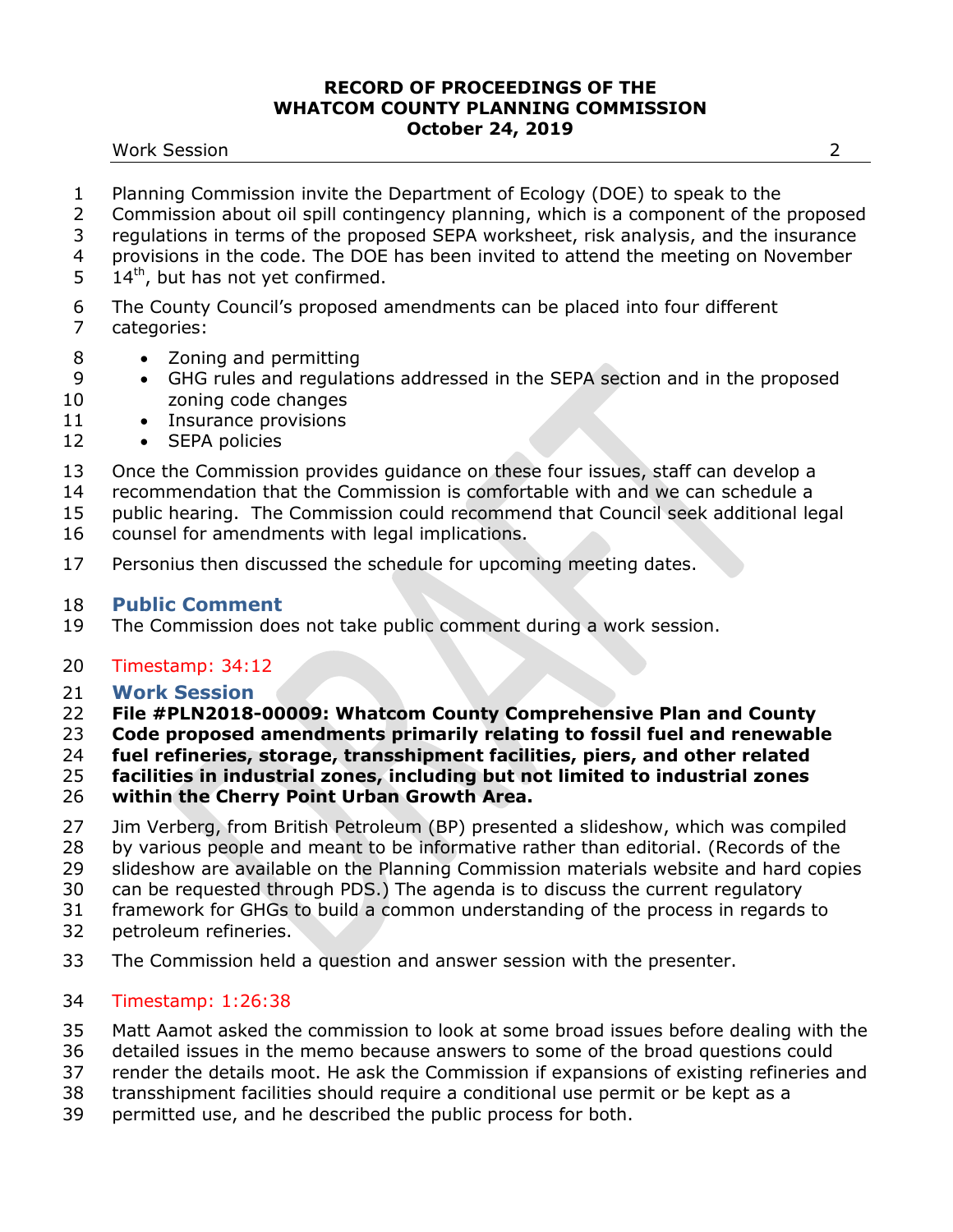### Work Session 3

- Timestamp: 1:30:56
- Commissioner Deshmane read a proposal in answer to the five questions in the staff
- memo in the agenda packet.
- *Commissioner Deshmane made a motion to adopt the proposal.*
- Several Commissioners expressed a desire to review the memorandum questions and policy questions individually rather than approve a motion at this time.
- Timestamp: 1:38:26
- *Commissioner Deshmane withdrew the motion.*
- Commissioners continued discussion.
- Staff expressed the need for clear guidance on what constitutes expansion vs. a new facility.
- Timestamp: 2:10:40
- *Commissioner Deshmane moved to keep the Conditional Use Permit convention*
- *with the understanding that later in the meeting the Commission would discuss what constitutes change of use.*
- **Commissioner Jackson seconded.**
- Commissioners entered into debate.
- Timestamp: 2:19:42
- Commissioners voted to end debate.
- Timestamp: 2:20:17
- **Secretary Ubil restated the motion:** *To keep the Conditional Use Permit convention,*
- *and once that is determined, determine what constitutes a change of use and what is*
- *under the exemption list.*
- **The motion carried. (Aye-5; Nay-4; Abstain-0)**
- Timestamp: 2:23:37
- *Commissioner Moceri made a motion to remove the GHG from the zoning code and*
- *leave it in SEPA and have further discussion on the changes to SEPA that have been*
- *outlined.*
- **Commissioner Lund seconded the motion.**
- Timestamp: 2:29:08
- Commissioners discussed a possible amendment to include a cap for the facility.
- Timestamp: 2:30:25
- *Commissioner Moceri restated the motion***:** *To remove the greenhouse gas*
- *mitigation requirements from the zoning code, leave it in SEPA, and at a later date review the changes that are proposed in this to SEPA.*
- **The motion carried. (Aye-9; Nay-0; Abstain-0)**